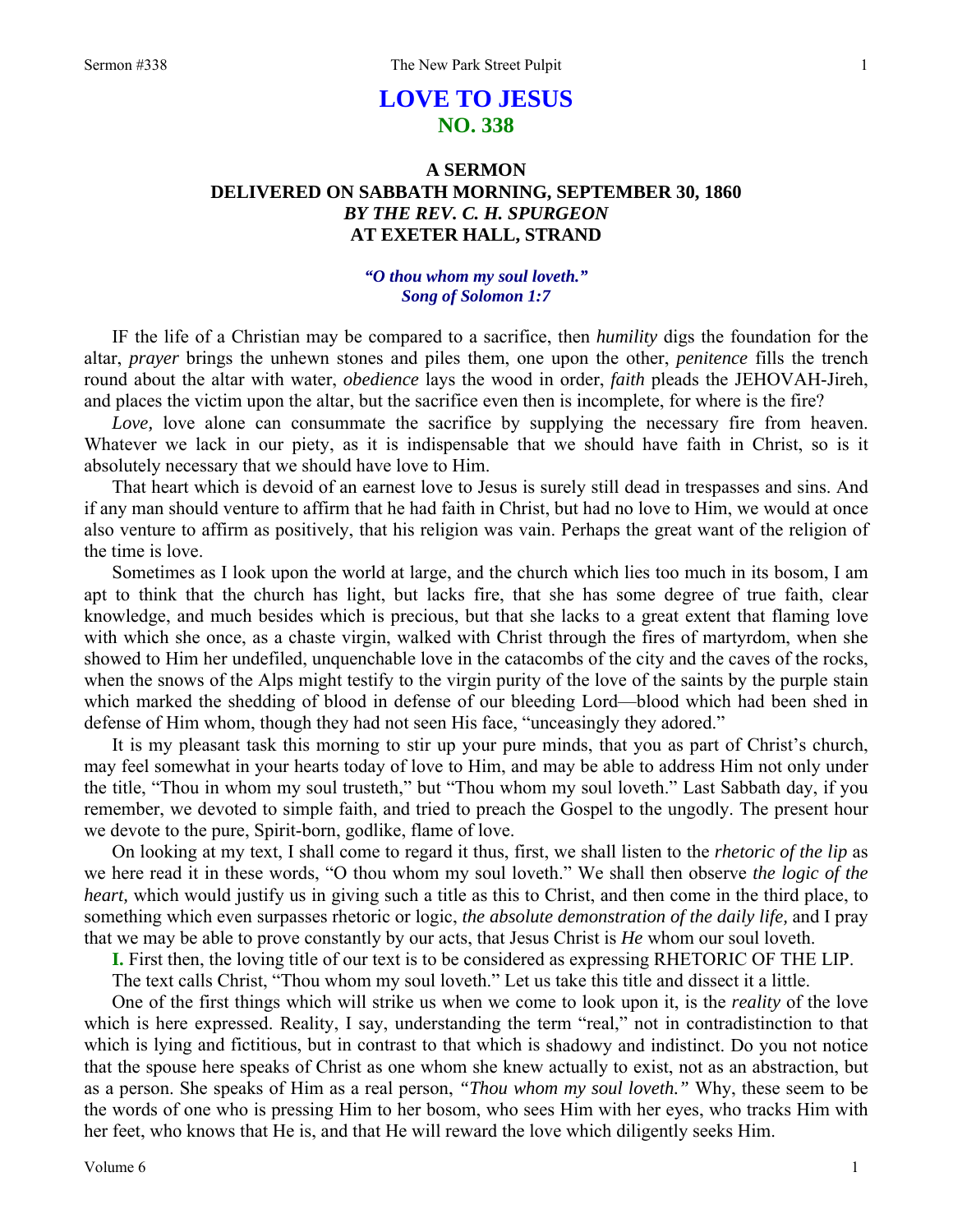#### Love to Jesus Sermon #338

Brethren and sisters, there is often a great deficiency in our love to Jesus. We do not realize the person of Christ. We think about Christ, and then we love the conception that we have formed of Him. But O, how few Christians view their Lord as being as real a person as we are ourselves—very man—a man that could suffer, a man that could die, substantial flesh and blood—very God as real as if He were not invisible, and as truly existent as though we could compass Him in our minds.

We want to have a real Christ more fully preached, and more fully loved by the church. We fail in our love because Christ is not real to us as He was to the early church. The early church did not preach much doctrine, they preached Christ. They had little to say of truths about Christ, it was Christ Himself, His hands, His feet, His side, His eyes, His head, His crown of thorns, the sponge, the vinegar, the nails. O for the Christ of Mary Magdalene, rather than the Christ of the critical theologian, give me the wounded body of divinity, rather than the soundest system of theology. Let me show you what I mean.

Suppose an infant is taken away from its mother, and you should seek to foster in it a love to the parent by constantly picturing before it the idea of a mother—and attempting to give it the thought of a mother's relation to the child. Indeed, my friends, I think you would have a difficult task to fix in that child the true and real love which it ought to bear towards her who bore it. But give that child a mother, let it hang upon that mother's real breast, let it derive its nourishment from her very heart, let it see that mother, feel that mother, put its little arms about that mother's real neck and you have no hard task to make it love its mother.

So is it with the Christian. We want Christ—not an abstract, doctrinal, pictured Christ—but a real Christ. I may preach to you many a year, and try to infuse into your souls a love of Christ, but until you can feel that He is a real man, and a real person, really present with you, and that you may speak to Him, talk to Him, and tell Him of your wants, you will not readily attain to a love like that of the text, so that you can call Him, "Thou whom my soul loveth."

I want you to feel, Christian, that your love to Christ is not a mere pious affection, but that as you love your wife, as you love your children, as you love your parents, so you love Christ, that though your love to Him is of a finer cast and a higher mold, yet it is just as real as the more earthly passion.

Let me suggest another figure. A war is raging in Italy for liberty. The very thought of liberty nerves a soldier. The thought of a hero makes a man a hero. Let me go and stand in the midst of the army, and preach to them what heroes should be, and what brave men they should be who fight for liberty.

My dear friends, the most earnest eloquence might have but little power. But put into the midst of these men, Garibaldi—heroism incarnate, place before their eyes that dignified man—who seems like some old Roman newly arisen from his tomb, they see before them what liberty means, and what daring is, what courage can attempt, and what heroism can perform, for there he is, and fired by his actual presence, their arms are strong, their swords are sharp, and they dash to the battle at once, his presence ensuring victory because they realize in his presence the thought which makes men brave and strong.

So the church needs to feel and see a real Christ in her midst. It is not the *idea* of disinterestedness, it is not the idea of devotion, it is not the idea of self-consecration that will ever make the church mighty, it must be that idea incarnate, consolidated, personified in the actual existence of a realized Christ in the camp of the Lord's host. I pray for you, and ask you to pray for me, that we may each one of us have a love which realizes Christ, and which can address Him as, "Thou whom my soul loveth."

But again, look at the text and you will perceive another thing very clearly. The church, in the expression which she uses concerning Christ, speaks not only with a realization of His presence, but with a firm *assurance* of her own love. Many of you, who do really love Christ, can seldom get further than to say, "O Thou whom my soul desires to love! O Thou whom I hope I love!" But this sentence says not so at all. This title has not the shadow of a doubt or a fear upon it, "O thou whom my soul loveth!"

Is it not a happy thing for a child of God when he knows that he loves Christ? when he can speak of it as a matter of consciousness?—a thing out of which he is not to be argued by all the reasoning of Satan—a thing concerning which he can put his hand upon his heart, and appeal to Jesus and say, "Lord,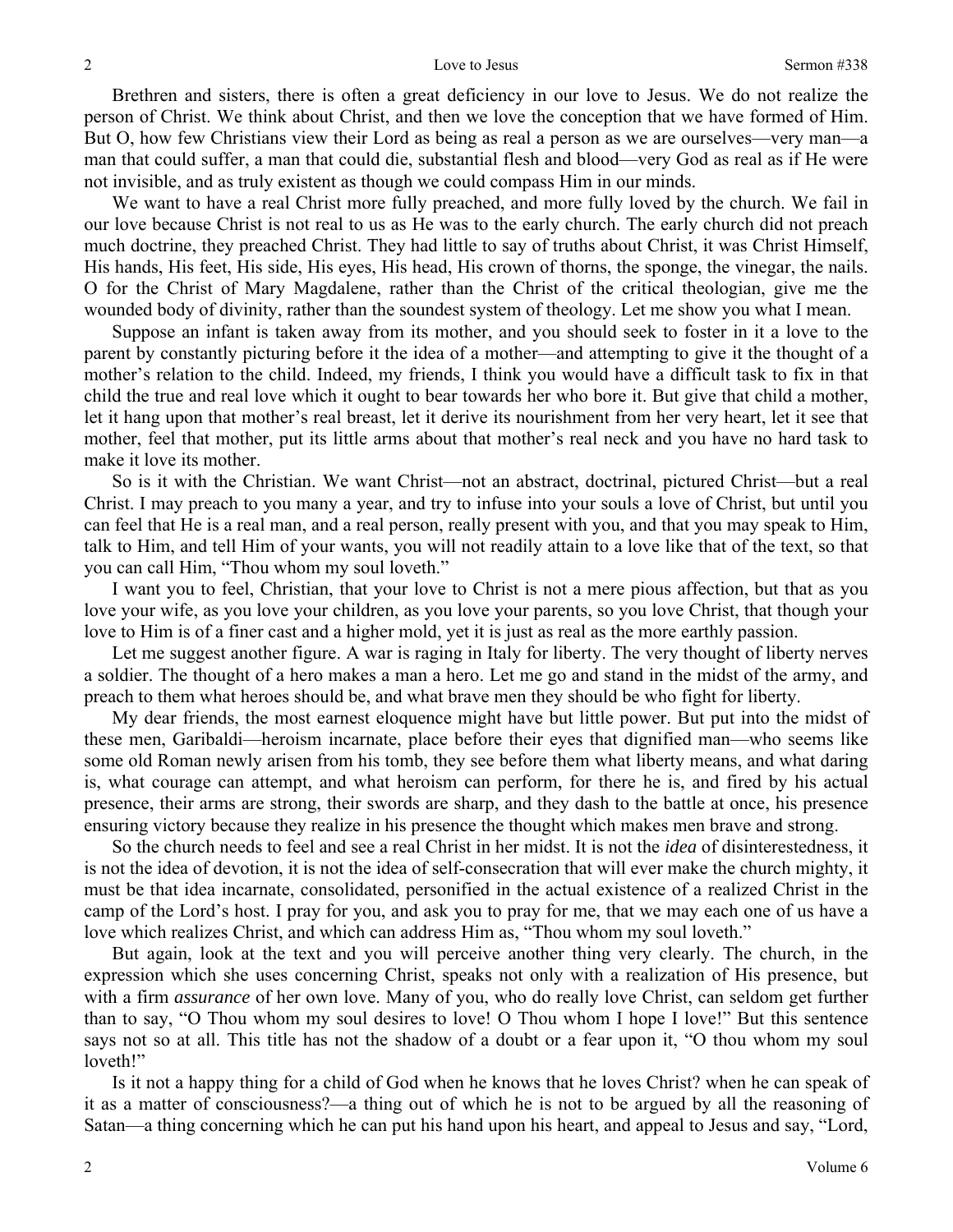### Sermon #338 Love to Jesus

thou knowest all things, thou knowest that I love thee"? I say, is not this a delightful frame of mind? or rather, I reverse the question, Is not that a sad miserable state of heart in which we have to speak of Jesus otherwise than with assured affection?

Ah, my brethren and sisters, there may be times when the most loving heart may, from the very fact that it loves intensely and loves sincerely, doubt whether it does love at all. But then such times will be times of distress, seasons of great soul-searching, nights of anguish. He who truly loves Christ will never give sleep to his eyes, nor slumber to his eyelids, when he is in doubt about his heart belonging to Jesus. "No," saith he, "this is a matter too precious for me to question as to whether I am the possessor of it or no, this is a thing so vital that I cannot let it be with a 'perhaps,' as a matter of haphazard. No, I must know whether I love my Lord or no, whether I am His or not."

If I am addressing any this morning who fear they do not love Christ, and yet hope they do, let me beg you, my dear friends, not to rest contented in your present state of mind, never be satisfied till you know that you are standing on the rock, and until you are quite certain that you really do love Christ.

Imagine for a moment one of the apostles telling Christ that he *thought* he loved Him. Fancy for a moment your own spouse telling you that she hoped she loved you. Fancy your child upon your knee saying, "Father, I sometimes trust I love you." What a stinging thing to say to you! You would almost as soon he said, "I hate you." Because, what is it? Shall he, over whom I watch with care, merely think he loves you? Shall she who lies in my bosom, doubt, and make it a matter of conjecture, as to whether her heart is mine or not? O God forbid we should ever dream of such a thing in our ordinary relations of life!

Then how is it that we indulge in it in our piety? Is it not sickly and maudlin piety? Is it not a diseased state of heart that ever puts us in such a place at all? Is it not even a deadly state of heart that would let us rest contented there? No, let us not be satisfied till, by the full work of the Holy Spirit, we are made sure and certain, and can say with unstammering tongue, "O thou whom my soul loveth."

Now notice something else equally worthy of our attention. The church, the spouse, in thus speaking of her Lord, thus directs our thoughts not merely to her confidence of love, but to the *unity* of her affections with regard to Christ. She has not two lovers, she has but one. She does not say, "O *ye* on whom my heart is set!" but *"O thou!"* She has but one after whom her heart is panting. She has gathered her affections into one bundle, she has made them but one affection, and then she has cast that bundle of myrrh and spices upon the breast of Christ. He is to her the "Altogether Lovely," the gathering up of all the loves which once strayed abroad.

She has put before the sun of her heart a burning glass, which has brought all her love to a focus, and it is all concentrated with all its heat and vehemence upon Christ Jesus Himself. Her heart, which once seemed like a fountain sending forth many streams, has now become as a fountain which has but one channel for its waters. She has stopped up all the other issues, she has cut away the other pipes, and now the whole stream in one strong current runs toward Him and Him alone.

The church, in the text here, is not a worshipper of God and of Baal too, she is no time-server, who has a heart for all comers. She is not as the harlot, whose door is open for every wayfarer, but she is a chaste one, and she sees none but Christ, and she knows none whom her soul desires saving her crucified Lord.

The wife of a noble Persian having been invited to be present at the wedding feast of King Cyrus, her husband asked her merrily upon her return whether she did not think the bridegroom-monarch a most noble man. Her answer was, "I know not whether he is noble or not, my husband was so before my eye that I saw none beside him, I have seen no beauty but in him." So if you ask the Christian in our text, "Is not Such-an-one fair and lovely?" "No," she replies, "my eyes are fully fixed on Christ, my heart is so taken up with Him that I cannot tell if there be beauty anywhere else, I know that all beauty and all loveliness is summed up in Him."

Sir Walter Raleigh used to say, "That if all the histories of tyrants, the cruelty, the blood, the lust, the infamy, were all forgotten, yet all these histories might be rewritten out of the life of Henry VIII." And I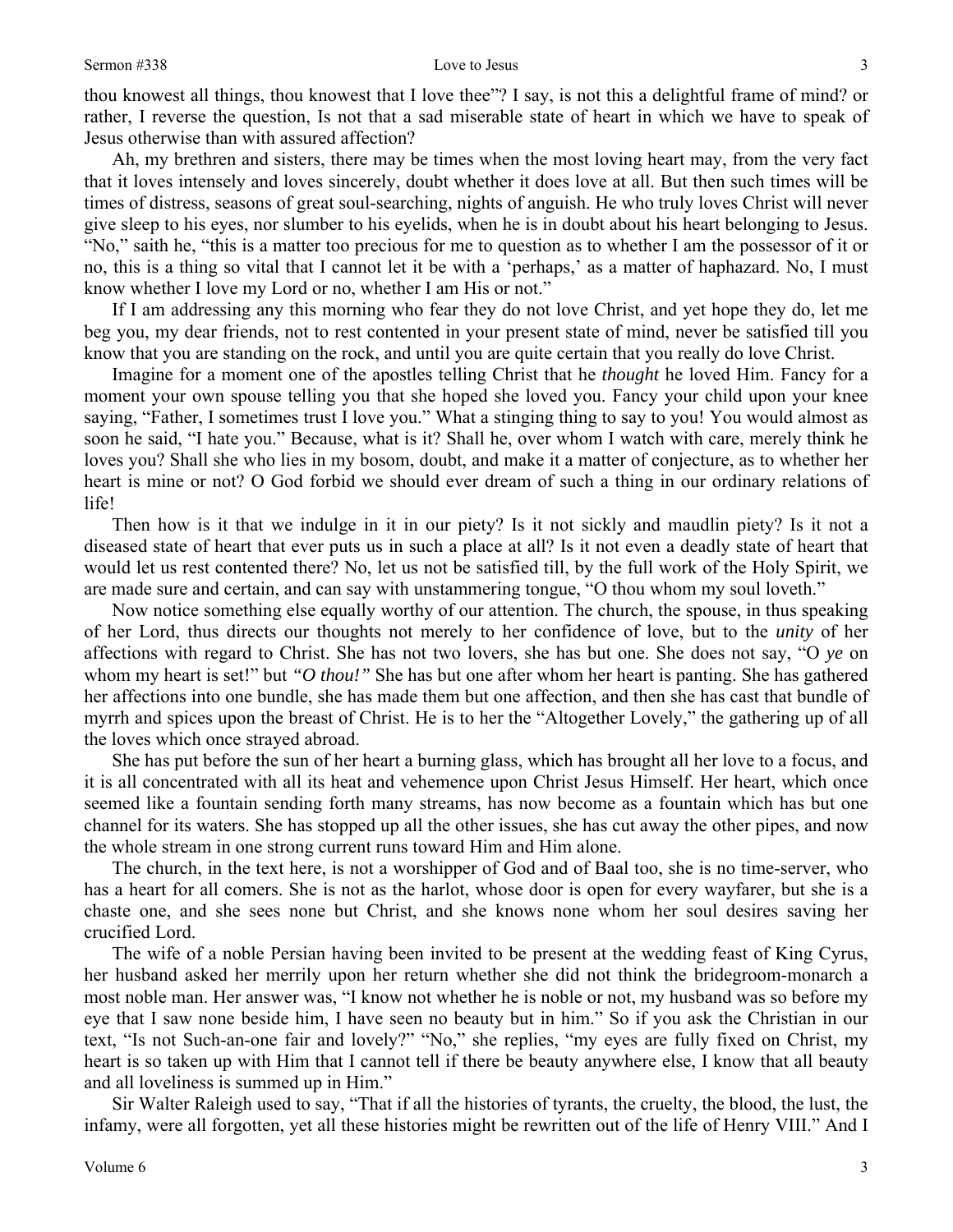may say by way of contrast, "If all the goodness, all the love, all the gentleness, all the faithfulness that ever existed could all be blotted out, they could all be rewritten out of the history of Christ." To the Christian, Christ is the only one she loveth, she has no divided aims, no two adored ones, but she speaks of Him as of one to whom she has given her whole heart, and none have aught besides. "Oh thou whom my soul loveth."

Come, brethren and sisters, do we love Christ after this fashion? Do we love Him so that we can say, "Compared with our love to Jesus, all other loves are but as nothing"? We have those sweet loves which make earth dear to us, we do love those who are our kindred according to the flesh, we were indeed beneath the beasts if we did not.

But some of us can say, "We love Christ better than husband or wife, or brother or sister." Sometimes we think we could say with St. Jerome, "If Christ should bid me go this way, and my mother did hang about my neck to draw me another, and my father were in my way, bowing at my knees with tears entreating me not to go, and my children plucking at my skirts should seek to pull me the other way, I must unclasp my mother, I must push to the very ground my father, and put aside my children, for I must follow Christ."

We cannot tell which we love the most till they have come into collision. But when we come to see that the love of mortals requires us to do this, and the love of Christ to do the reverse, then shall we see which we love best.

Oh, those were hard times with the martyrs, with that good man for instance, Mr. Nicholas Ferrar, who was the father of some twelve children, all of them but little ones. On the road to the stake his enemies had contrived that his wife should meet him with all the little ones, and she had set them in a row kneeling down by the roadside. His enemies expected that surely now he would recant, and for the sake of those dear babes would certainly seek to save his life.

But no! no! He had given them all up to God, and he could trust them with his heavenly Father, but he could not do a wrong thing even for the felicity of covering these little birds with his wings, and cherishing them beneath his feathers. He took them one by one to his bosom, and looked, and looked again, and it pleased God to put into the mouth of his wife and of his children words which encouraged him instead of discouraging him, and ere he went from them his very babes had bidden the father play the man and die boldly for Christ Jesus.

Ay, soul, we must have a love like this which cannot be rivaled, which cannot be shared, which is like a flood tide—other tides may come up very high upon the shore, but this comes up to the very rocks and beats there, filling our soul to the very brim. I pray God we may know what such a love to Christ as this may mean.

Furthermore, I want to pluck you one more flower. If you will look at the title before us, you will have to learn not only its reality, its assurance, its unity, but you will have to notice its *constancy,* "O thou whom my soul loveth." Not *"did love yesterday,"* or "may begin to love tomorrow," but "Thou whom my soul loveth"—"Thou whom I have loved ever since I knew Thee, and to whom love has become as necessary to me as my vital breath or my native air."

The true Christian is one who loves Christ for evermore. He does not play fast and loose with Jesus, pressing Him today to his bosom, and then turning aside and seeking after any Delilah who may with her witcheries pollute him. No, he feels that he is a Nazarite unto the Lord, he cannot and he will not pollute himself with sin at any time or in any place. Love to Christ in the faithful heart is as the love of the dove to its mate, she, if her mate should die, can never be tempted to be married unto another, but she sits still upon her perch and sighs out her mournful soul until she dies too.

So were it with the Christian, if he had no Christ to love he must e'en die, for his heart has become Christ's. And so if Christ were gone, love could not be, then his heart would be gone too, and a man without a heart were dead. The heart, is it not the vital principle of the body? and love, is it not the vital principle of the soul?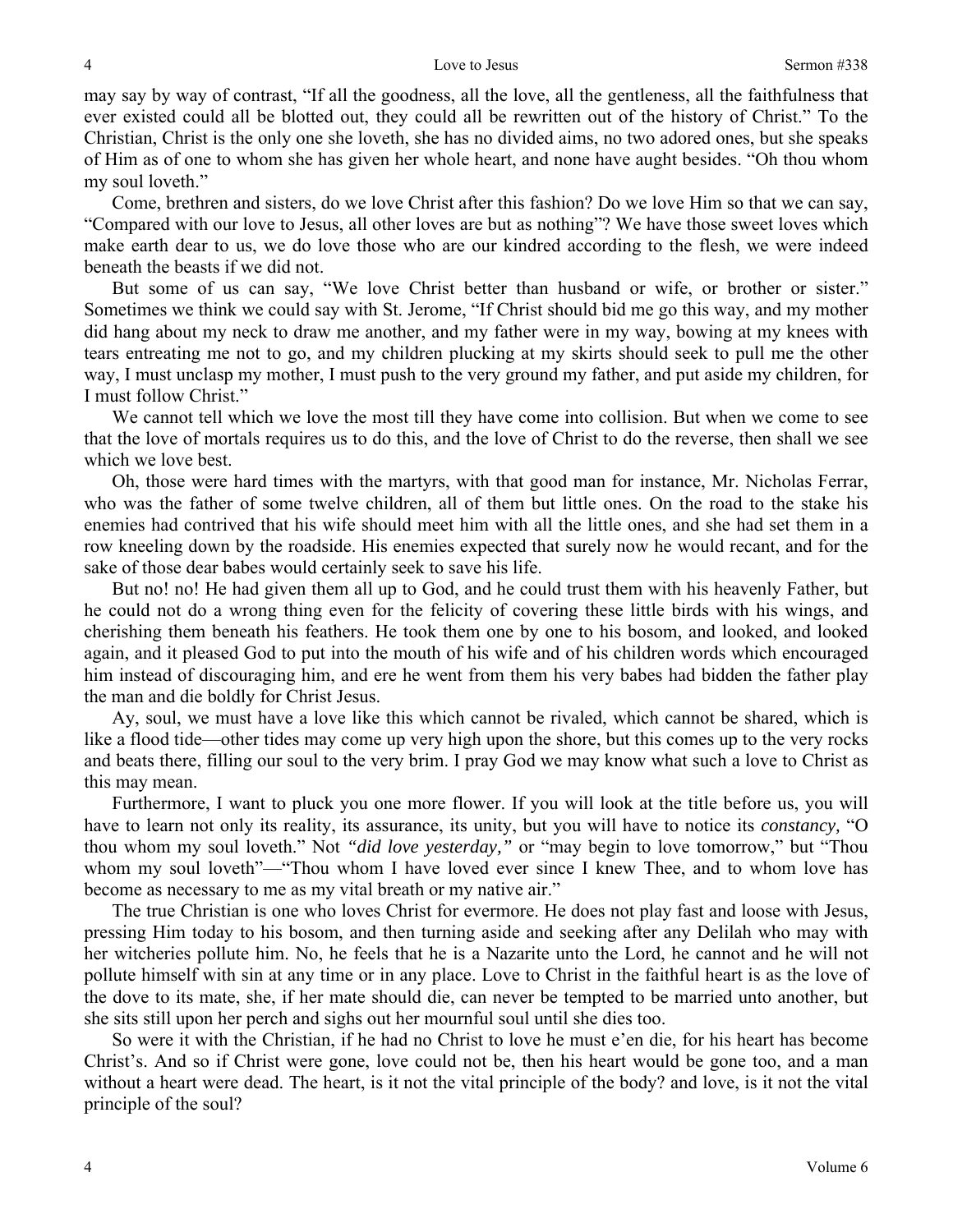Yet there are some who profess to love the Master, but only walk with Him by fits, and then go abroad like Dinah into the tents of the Shechemites. Oh, take heed, ye professors, who seek to have two husbands, my Master will never be a part-husband. He is not such a one as to have half of your heart. My Master, though He be full of compassion and very tender, has too noble a spirit to allow Himself to be half-proprietor of any kingdom.

Chanute, the Danish king, might divide England with Edmund the Ironside, because he could not win the whole country, but my Lord will have every inch of you, or none. He will reign in you from one end of the Isle of Man to the other, or else He will not put a foot upon the soil of your heart. He was never part-proprietor in a heart, and He will not stoop to such a thing now.

What says the old Puritan? "A heart is so little a thing, that it is scarce enough for a kite's breakfast, and ye say it be too great a thing for Christ to have it all." No, give Him the whole. It is but little when you weigh His merit, and very small when measured with His loveliness. Give Him all. Let your united heart, your undivided affection be constantly, every hour, given up to Him.

> *"Can ye cleave to your Lord? can ye cleave to your Lord, When the many turn aside? Can ye witness He hath the living Word, And none upon earth beside? And can ye endure with the Virgin band, The lowly and pure in heart, Who, withersoever their Lamb doth lead, From His footsteps never depart?*

*"Do ye answer, 'We can'? Do ye answer, 'We can, Through His love's constraining power'? But ah remember the flesh is weak, And will shrink in the trial hour. Yet yield to His love, who round you now, The bands of a man would cast; The cords of His love, who was given for you, To the altar binding you fast."* 

May that be your lot, constant, still to abide in Him who has loved you.

I will make but one more remark, lest I weary you in thus trying to anatomize the rhetoric of love. In our text you will clearly perceive a vehemence of affection. The spouse says of Christ, "O thou whom my soul loveth." She means not that she loves Him a little, that she loves Him with an ordinary passion, but that she loves Him in all the deep sense of that word.

Oh, Christian men and women, I do protest unto you that I fear there are thousands of professors who never knew the meaning of this word "love," as to Christ. They have known it when it referred to mortals, they have felt its flame, they have seen how every power of the body and of the soul are carried away with it, but they have not felt it with regard to Christ. I know you can *preach* about Him, but do you love Him? I know you can *pray* to Him, but do you love Him? I know you trust Him—you think you do—but do you love Him?

Oh! is there a love to Jesus in your heart like that of the spouse when she could say, "Let him kiss me with the kisses of his lips, for his love is better than wine." "No," say you, "that is too familiar for me." Then I fear you do not love Him, for love is always familiar. Faith may stand at a distance, for her look is saving, but Love comes near, for she must kiss, she must embrace.

Why, beloved, sometimes the Christian so loves his Lord, that his language becomes unmeaning to the ears of others who have never been in his state. Love has a celestial tongue of her own, and I have sometimes heard her speak so that the lips of worldlings have mocked, and men have said, "That man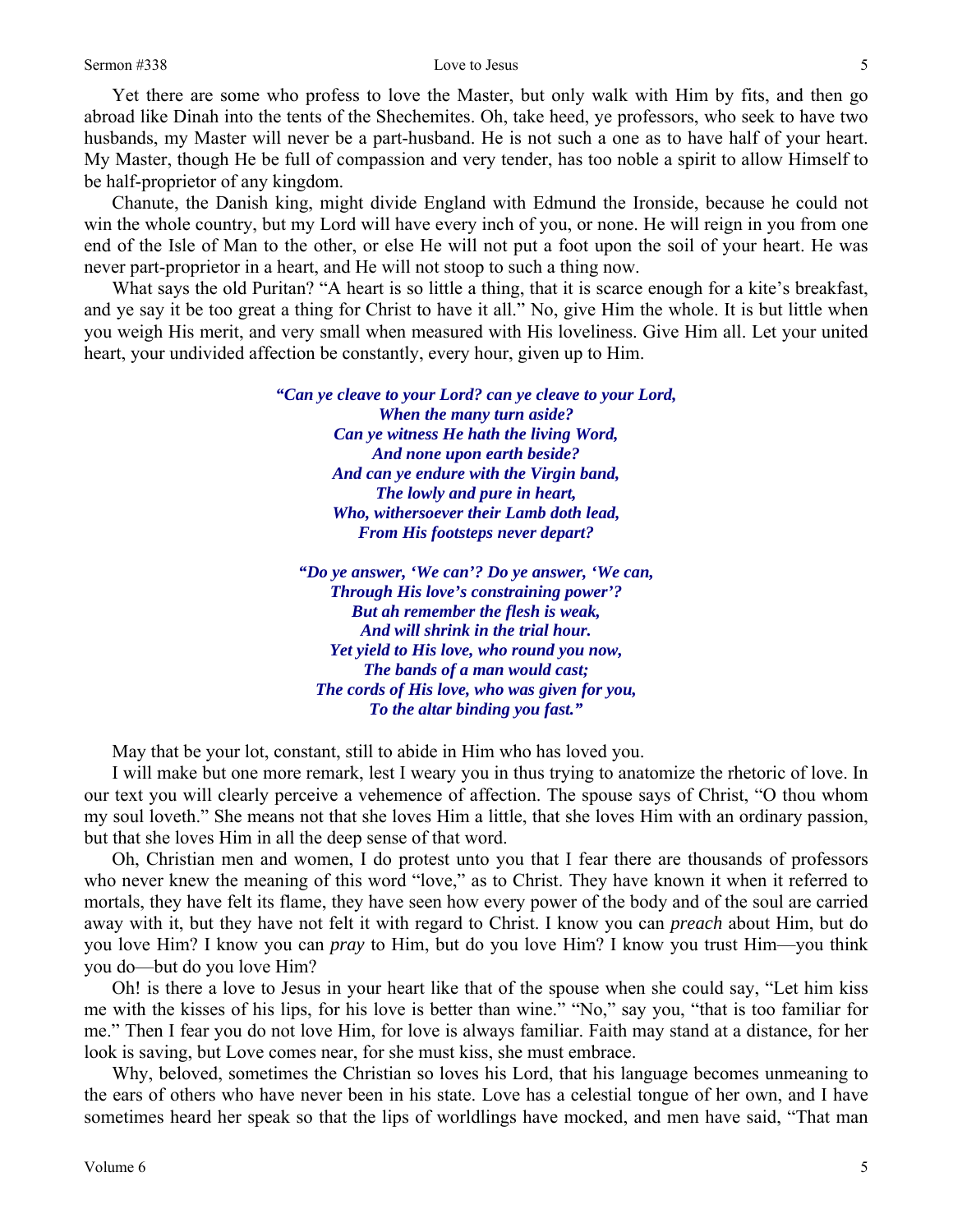rants and raves—he knows not what he says." Hence it is that Love often becomes a mystic, and speaks in mystic language, into which the stranger intrudes not.

Oh! you should see Love when she has her heart full of her Savior's presence, when she comes out of her chamber! Indeed she is like a giant refreshed with new wine. I have seen her dash down difficulties, tread upon hot irons of affliction and her feet have not been scorched, I have seen her lift up her spear against ten thousand, and she has slain them at one time. I have known her give up all she had, even to the stripping of herself, for Christ, and yet she seemed to grow richer, and to be decked with ornaments as she un-arrayed herself, that she might cast her all upon her Lord and give up all to Him.

Do you know this love, Christian brethren and sisters? Some of you do I know, for I have seen you evince it in your lives. As for the rest of you, may you learn it, and get above the low standing of the mass of Christ's church at the present day. Get up from the bogs and fens and damp morasses of lukewarm Laodiceanism, and come you up, come you up higher, up to the mountaintop, where you shall stand bathing your foreheads in the sunlight, seeing earth beneath you, its very tempests under your feet, its clouds and darkness rolling down below in the valley while you talking with Christ, who speaks to you out of the cloud, are almost caught up into the third heaven to dwell there with Him.

Thus have I tried to explain the rhetoric of my text, "Thou whom my soul loveth."

**II.** Now let me come to THE LOGIC OF THE HEART, which lies at the bottom of the text.

My heart, why should you love Christ? With what argument will you justify yourself? Strangers stand and hear me tell of Christ and they say, "Why should you love your Savior so?" My heart, you cannot answer them so as to make them see His loveliness, for they are blind, but you can at least be justified in the ears of those who have understandings, for doubtless the virgins will love Him, if you will tell them why you love Him.

Our hearts give for their reason why they love Him, first this: We love Him for *His infinite loveliness*. If there were no other reason, if Christ had not bought *us* with His blood, yet sometimes we feel if we had renewed hearts, we must love Him for having died for others. I have sometimes felt in my own soul, that setting aside the benefit I received from His dear cross, and His most precious passion, which, of course, must always be the deepest motive of love, "for we love him because he first loved us," yet setting aside that, there is such beauty in Christ's character—such loveliness in His passion such a glory in that self-sacrifice, that one must love Him.

Can I look into Your eyes and not be smitten with Your love? Can I gaze upon Your thorn-crowned head, and shall not my heart feel the thorn within it? Can I see You in the fever of death, and shall not my soul be in a fever of passionate love to You? It is impossible to see Christ and not to love Him, you cannot be in His company without at once feeling that you are welded to Him.

Go and kneel by His side in Gethsemane's garden, and I am persuaded that the drops of gore as they fall upon the ground, shall each one of them be irresistible reasons why you should love Him. Hear Him as He cries, "My God, my God, why hast thou forsaken me?" Remember that He endures this out of love to others, and you must love Him.

If you ever read the history of Moses, you believe him to be the grandest of men, and you admire him, and look up to him as to some huge colossus, some mighty giant of the olden times. But you never feel a particle of love in your hearts towards Moses, you could not, his is an unlovable character, there is something to admire, but nothing to win attachment.

When you see Christ you look up, but you do more, you feel drawn up, you do not admire so much as love, you do not adore so much as embrace, His character enchants, subdues, o'erwhelms, and with the irresistible impulse of its own sacred attraction—it draws your spirit right up to Him. Well did Dr. Watts say—

> *"His worth, if all the nations knew, Surely the whole earth would love Him too."*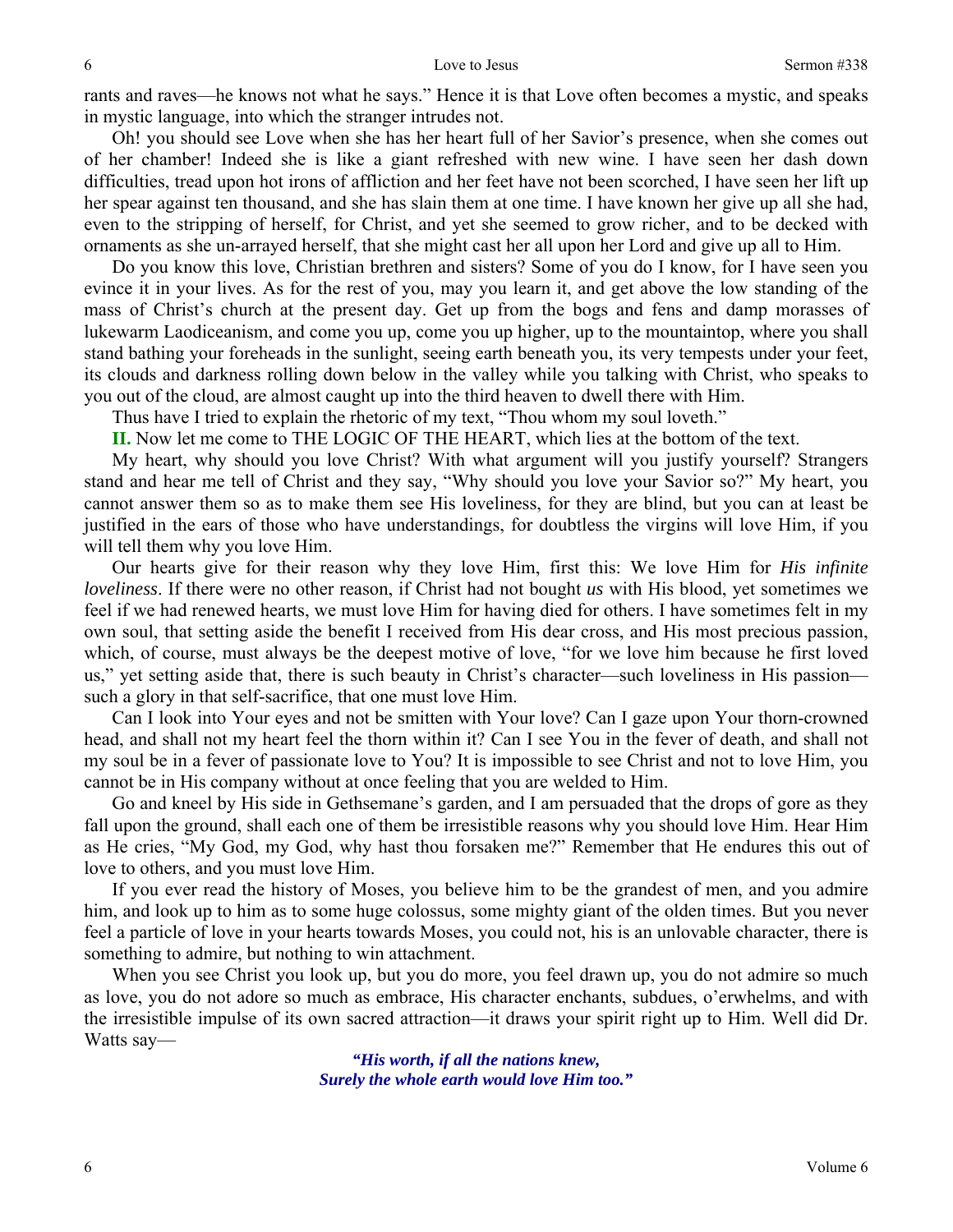#### Sermon #338 Love to Jesus

But still, Love has another argument why she loves Christ, namely, *Christ's love* to her. Did You love me Jesus, King of heaven, Lord of angels, Master of all worlds, did You set Your heart on me? What, did You love me from of old, and in eternity choose me to Yourself? Did You continue to love me as the ages rolled on? Did You come from heaven to earth that you might win me to be Your spouse, and do You love me so that You do not leave me alone in this poor desert world, and are You this very day preparing a house for me where I shall dwell with You forever?

A very wretch, Lord, I should prove had I no love to You. I must love You, it is impossible for me to resist it, that thought that You love me has compelled my soul to love You. Me! Me! what was there in me, could You see beauties in me, I see none in myself, my eyes are red with weeping because of my blackness and deformity, I have said even to the sons of men, "Look not upon me, for I am black, because the sun hath looked upon me." And dost *thou* see beauties in *me?* What a quick eye You must have, nay, rather it must be that You have made my eyes to be Your looking-glass, and so You see Yourself in me, and it is Your image that You love, sure You could not love me.

That ravishing text in the Canticles, where Jesus saith to the spouse, "Thou art all fair my love, there is no spot in thee." Can you imagine Christ saying that to you, and yet He has said it, "Thou art all fair my love, there is no spot in thee." He has put away your blackness, and you stand in His sight as perfect as though you had never sinned, as full of loveliness as though you were what you shall be when made like unto Him at last.

Oh, brothers and sisters, some of you can say with emphasis, "Did He love me, then I must love Him." I run my eye along your ranks, there sits a brother who loves Christ, who not many months ago cursed Him. There sits a drunkard—there another who was in prison for crimes, and He loved *you,* even you, and you could abuse the wife of your bosom, because she loved the dear name, you were never happier than when you were violating His day, and showing your disrespect to His ministers, and your hatred to His cause, yet He loved you.

And *me!* even me!—forgetful of a mother's prayers, regardless of a father's tears, having much light, and yet sinning much, He loved me, and has proved His love. I charge you, oh my heart, by the roes and by the hinds of the field that you give yourself wholly up to my Beloved, and that you spend and be spent for Him. Is that your charge to your heart this morning? Oh! it must be, if you know Jesus, and then know that Jesus loves you.

One more reason does Love give us which is yet more powerful still. Love feels that she must give herself to Christ, because of Christ's suffering for her.

> *"Can I Gethsemane forget? Or there Thy conflict see, Thine agony and bloody sweat, And not remember Thee?*

*"When to the cross I turn mine eyes, And rest on Calvary, O Lamb of God! my sacrifice! I must remember Thee."* 

My life, when it shall ebb out, may cause me to lose many mental powers, but memory will love no other name than is recorded there. The agonies of Christ have burnt His name into our hearts. You cannot stand and see Him mocked by Herod's men of war, you cannot behold Him made nothing of, and spit upon by menial lips, you cannot see Him with the nails pierced through His hands and through His feet, you cannot mark Him in the extreme agonies of His awful passion without saying, "And did You suffer all this for me, then I must love You, Jesus. My heart feels that no other can have such a claim upon it as You have, for none others have spent themselves for me as You have done. Others may have sought to buy my love with the silver of earthly affection, and with the gold of a zealous and affectionate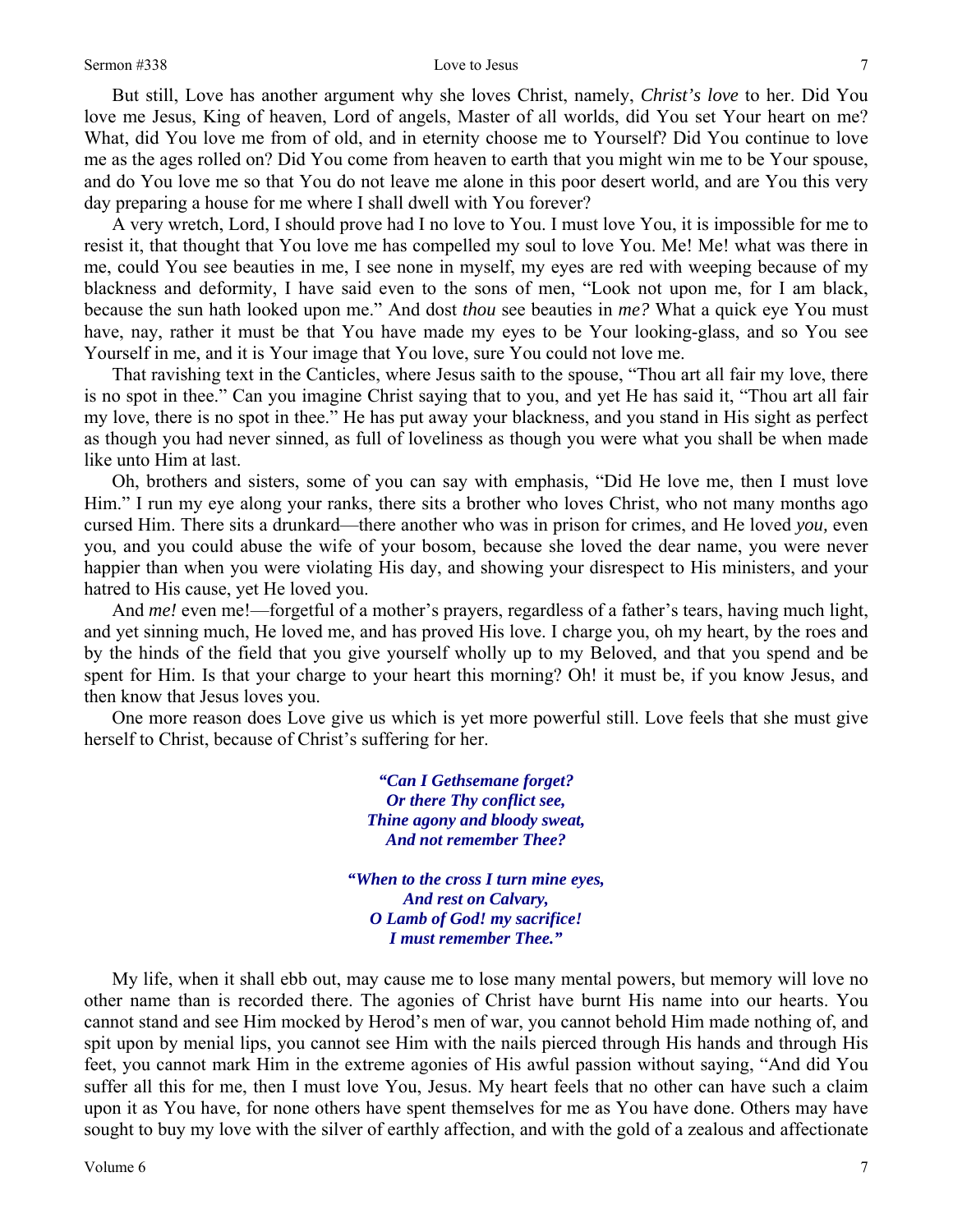character, but You have bought it with Your precious blood, and You have the richest claim to it, Yours shall it be, and that for ever."

This is love's logic. I may well stand here and defend the believer's love to his Lord. I wish I had more to defend than I have. I dare stand here and defend the utmost extravagancies of speech, and the wildest fanaticisms of action, when they have been done for love to Christ.

I say again, I only wish I had more to defend in these degenerate times. Has a man given up all for Christ? I will prove him wise if he has given up for such a one as Christ is. Has a man died for Christ? I write over his epitaph that he surely was no fool who had but the wisdom to give up his heart for one who had His heart pierced for him.

Let the church try to be extravagant for once, let her break the narrow bounds of her conventional prudence, and for once arise and dare to do wonders—let the age of miracles return to us—let the church make bare her arm and roll up the sleeves of her formality, let her go forth with some mighty thought within her at which the worldling shall laugh and scoff, and I will stand here and before the bar of a scoffing world, dare to defend her.

Oh church of God, you can do no extravagance for Christ. You may bring out your Marys, and they may break their alabaster boxes, but He deserves the breaking well. You may shed your perfume, and give to Him rivers of oil, and ten thousands of the fat of fed beasts, but He deserves it well. I see the church as she was in the first centuries, like an army storming a city—a city that was surrounded with a vast moat, and there was no means of reaching the ramparts except by filling up the moat with the dead bodies of the church's own martyrs and confessors.

Do you see them? A bishop has just now fallen in, his head has been cut off with the sword. The next day at the tribunal there are twenty wishing to die that they may follow him, and on the next day twenty more, and the stream pours on till the huge moat is filled. Then, those who follow after, scale the walls and plant the blood-red standard of the cross, the trophy of their victory upon the top thereof.

Should the world say, "Why this expense of blood?" I answer, He is worthy for whom it was shed. The world says, "Why this waste of suffering? why this pouring out of an energy in a cause that at best is but fanatical?" I reply, "He is worthy, He is worthy, though the whole world were put into the censer, and all men's blood were the frankincense, He is worthy to have it all sacrificed before Him. Though the whole church should be slaughtered a hecatomb, He is worthy upon whose altar it should be sacrificed.

"Though every one of us should lie and rot in a dungeon, though the moss should grow upon our eyelids, though our bodies should be given to the kites, and the carrion crows, He is worthy to claim the sacrifice, and it were all too mean a gift for such a one as He is." Oh Master, restore unto the church the strength of love which can hear such language, and feel it to be true.

**III.** Now I come to my last point, upon which I must dwell but briefly. Rhetoric is good, logic is better, but A POSITIVE DEMONSTRATION is the best.

I sought to give you rhetoric when I expounded the words of the text. I have tried to give you logic now that I have given you the reasons for the love in the text. And now I want you to give—*I* cannot give it—I want *you* to give, each for himself, the demonstration of your love for Christ in your daily lives. Let the world see that this is not a mere label to you—a label for something that does not exist, but that Christ really is to you "Him whom your soul loveth."

You ask me how you shall do it, and I reply thus, I do not ask you to shave your crown and become a monk, or to cloister yourself, my sister, alone, and become a nun. Such a thing might even show your love to yourself rather than your love to Christ. But I ask you to go home now, and during the days of the week engage in your ordinary business, go with the men of the world as you are called to do, and take the calling which Christ has given to you, and see if you cannot honor Him in your calling.

I, as a minister of course, must find it to some degree less honorable work to serve Christ than you do, because my calling does as it were supply me with gold, and for me to make a golden image of Christ out of that is but small work, though God wotteth I find it more than my poor strength could do apart from His grace.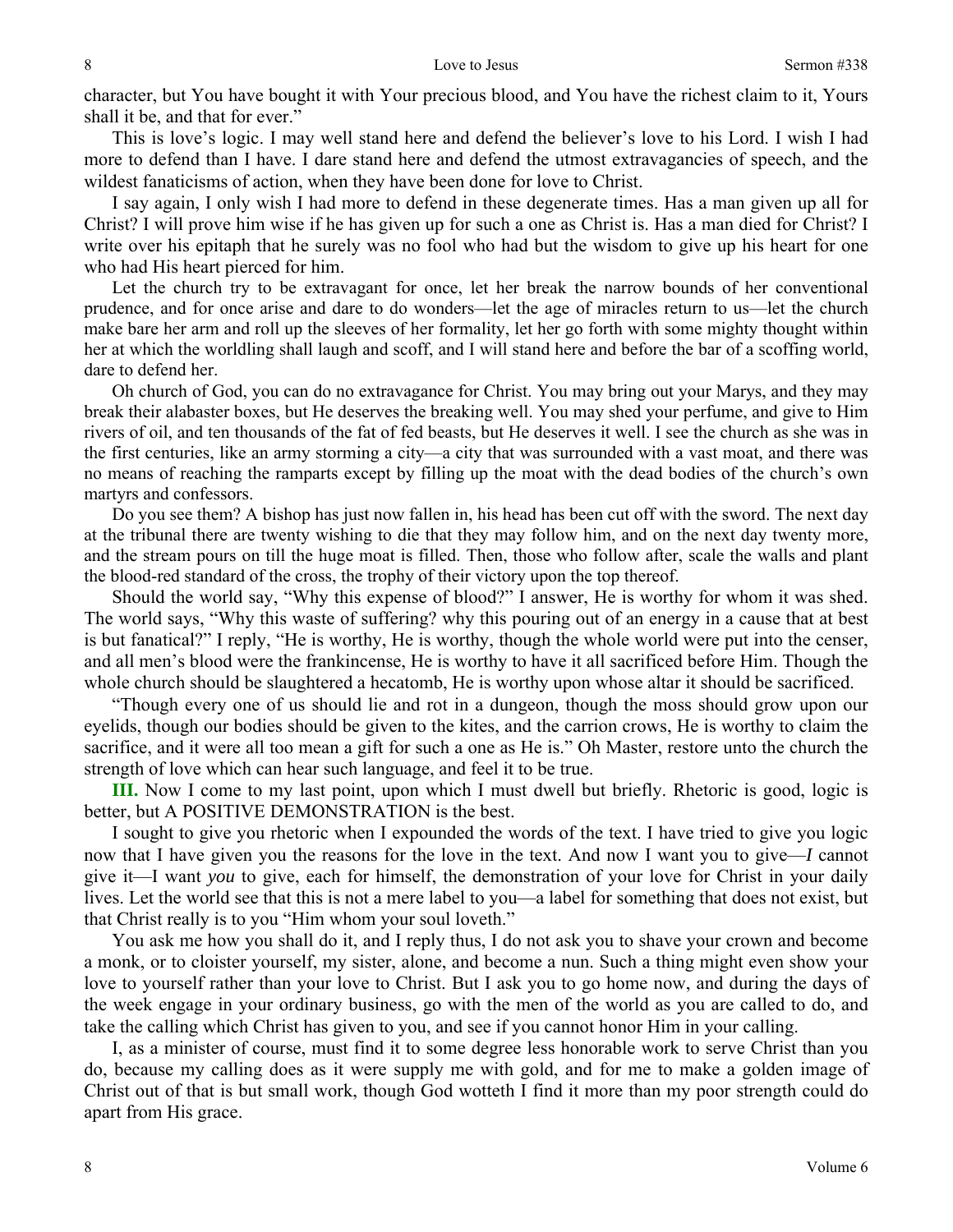But for you to work out the image of Christ in the iron, or clay, or common metal of your ordinary conversation—oh, this will be glorious indeed! And I think you may honor Christ in your sphere as much as I can in mine, perhaps more, for some of you may know more trouble, you may have more poverty, you may have more temptation, more enemies, and therefore you, by loving Christ under all these trials, may demonstrate more fully than ever I can, how true your love is to Him, and how soulinspiring is His love to you.

Away, I say, and look out on the morrow, and the next day, for opportunities of doing something for Christ. Speak up for His dear name if there be any who abuse Him, and if you find Him wounded in His members, be you as Eleanor, queen of England's king, suck the poison out of his wounds. Be ready to have *your* name abused rather than He should be dishonored, stand up always for Him, and be His champion. Let Him not lack a friend, for He stood your friend when you had none beside. If you meet with any of His poor people, show them love for His sake, as David did to Mephibosheth out of love to Saul.

If you know any of them to be hungry, set meat before them, you had as good set the dish before Jesus Christ Himself. If you see them naked, clothe them, you do clothe Christ when you clothe His people. Nay, do you not only seek to do this good temporally to His children, but seek you evermore to be a Christ to those who are not His children as yet. Go among the wicked and among the lost, and the abandoned, tell them the words of Him, tell them Jesus Christ came into the world to save sinners, go after His lost sheep, be you shepherds as He was a shepherd, so will you show your love.

Give what you can to Him, when you die, make Him heir of some of your estate, I should not think I loved my friend if I did not sometimes make him a present, I should not think I loved Christ if I did not give Him somewhat, some sweet cane with money, some fat of my burnt sacrifices.

I heard the other day a question asked concerning an old man who had long professed to be a Christian. They were saying he left so much and so much, and one said, "But did he leave Christ anything in his will?" Someone laughed and thought it ridiculous. Ah! so it would be, because men do not think of Christ as being a person, but if we had this love it would be but natural to us to give to Him, to live for Him, and perhaps if we had ought at last to let Him have it—that so even dying we might give our Friend in our dying testament a proof that we remembered Him, even as He remembered us in His last testament and will.

Oh brothers and sisters—what we want more of in the church is more extravagant love to Christ. I want each of you to show your love to Jesus, sometimes by doing something the like of which you have never done before. I remember saying one Sabbath morning that the church ought to be the place of invention as much as the world. We do not know what machine is to be discovered yet by the world, but every man's wit is at work to find out something new. So ought the wits of the church to be at work to find out some new plan of serving Christ.

Robert Raikes found out Sunday schools, John Pounds the Ragged School, but are we to be content with carrying on their inventions? No, we want something new. It was in the Surrey Hall, through that sermon, that our brethren first thought of the midnight meetings that were held—an invention suggested by the sermon I preached upon the woman with the alabaster box. But we have not come to the end yet.

Is there no man that can invent some new deed for Christ? Is there no brother that can do something more for Him than has been done today, or yesterday, or during the last month? Is there no man that will dare to be strange and singular and wild, and in the world's eye to be fanatical—for that is no love which is not fanatical in the eye of man. Depend upon it, that is no love that only confines itself to propriety. I would the Lord would put into your heart some thought of giving an unwonted thankoffering to Him, or of doing an unusual service, so that Christ might be honored with the best of your lambs, and that the fat of your bullocks might be exceeding glorified by your proof of love to Him.

God bless you as a congregation. I can only invoke His blessing, for O these lips refuse to speak of love which I trust my heart knows, and which I desire to feel more and more. Sinner, trust Christ before you seek to love Him, and trusting Christ you are saved.